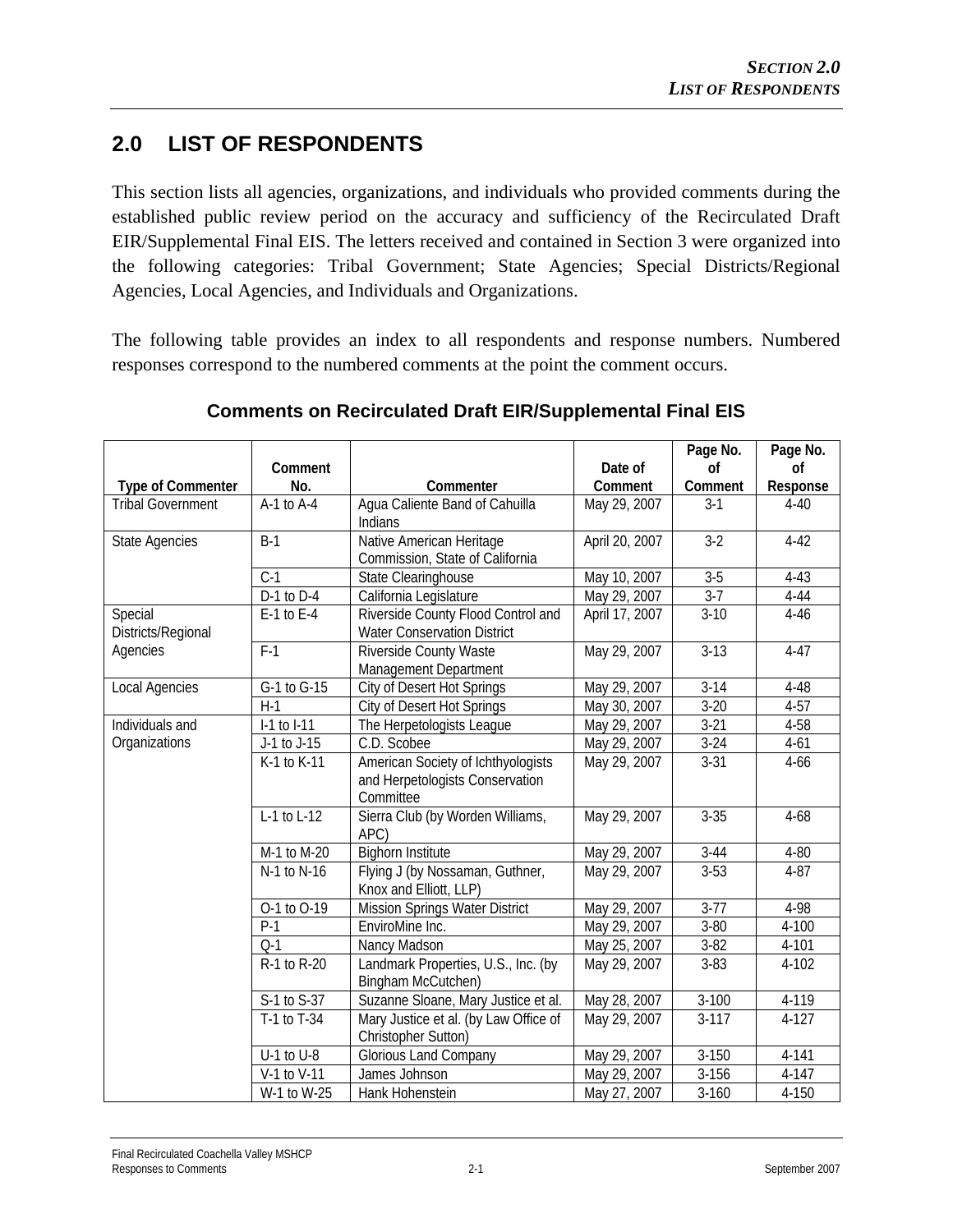|                          |                   |                                                                             |                | Page No.  | Page No.  |
|--------------------------|-------------------|-----------------------------------------------------------------------------|----------------|-----------|-----------|
|                          | Comment           |                                                                             | Date of        | <b>of</b> | <b>of</b> |
| <b>Type of Commenter</b> | No.               | Commenter                                                                   | Comment        | Comment   | Response  |
| Individuals and          | X-1 to X-40       | Century Vintage Homes (by                                                   | May 25, 2007   | $3 - 163$ | 4-160     |
| Organizations            |                   | Jackson, DeMarco, Tidus, Petersen,                                          |                |           |           |
| (continued)              |                   | and Peckenpaugh)                                                            |                |           |           |
|                          | $Y-1$             | Glenda Vance                                                                | April 9, 2007  | $3-226$   | 4-185     |
|                          | $Z-1$             | Steven Bayrd                                                                | April 3, 2007  | $3-229$   | 4-186     |
|                          | AA-1 to AA-7      | Rob Roy Ramey, PhD (Ramey and<br>Brown)                                     | May 28, 2007   | 3-230     | 4-187     |
|                          | AB-1 to AB-<br>21 | Suzanne Sloane, Mary Justice et al.                                         | May 29, 2007   | 3-236     | 4-189     |
|                          | $AC-1$            | Farmers in the Coachella Valley (13<br>signatures)                          | May 15, 2007   | $3 - 254$ | 4-193     |
|                          | AD-1 to AD-       | Mary Justice                                                                | May 30, 2007   | $3 - 258$ | 4-194     |
|                          | 43                |                                                                             |                |           |           |
|                          | AE-1 to AE-3      | Farmers in the Coachella Valley (16<br>signatures)                          | May 15, 2007   | $3 - 277$ | $4 - 201$ |
|                          | AF-1 to AF-18     | Wind Energy Partnership, L.P.                                               | May 23, 2007   | $3 - 282$ | $4 - 202$ |
|                          | AG-1 to AG-       | Wintec Energy, Ltd.                                                         | May 29, 2007   | 3-289     | 4-206     |
|                          | 12                |                                                                             |                |           |           |
|                          | $AH-1$            | Wind Energy Partnership, L.P.                                               | May 29, 2007   | 3-295     | 4-209     |
|                          | $AI-1$            | SunCal Companies                                                            | May 23, 2007   | 3-296     | 4-210     |
|                          | AJ-1 to AJ-4      | Leonard Coyle (by Rosenthal &<br>Associates)                                | May 29, 2007   | 3-298     | $4 - 211$ |
|                          | AK-1 to AK-7      | Wes Brown                                                                   | May 31, 2007   | $3 - 300$ | 4-212     |
|                          | AL-1 to AL-10     | Rod and Deborah Chamberlain                                                 | May 29, 2007   | 3-302     | 4-214     |
|                          | $AM-1$            | Philip B. Kerr                                                              | May 29, 2007   | $3 - 305$ | 4-216     |
|                          | $AN-1$            | Mark Schultz                                                                | May 29, 2007   | 3-306     | $4 - 217$ |
|                          | AO-1 to AO-5      | Leslie Puget                                                                | May 28, 2007   | 3-307     | 4-218     |
|                          | AP-1 to AP-5      | DHS Development (by Nossaman,<br>Guthner, Knox and Elliott, LLP)            | May 29, 2007   | 3-308     | 4-219     |
|                          | $AO-1$            | Christopher Hinojosa                                                        | May 25, 2007   | 3-313     | $4 - 221$ |
|                          | $AR-1$            | Philip B. Kerr                                                              | May 29, 2007   | 3-314     | $4-222$   |
|                          | $AS-1$            | William P. Lewand (William P.<br>Lewand Construction Engineering)           | May 29, 2007   | 3-315     | $4 - 223$ |
|                          | AT-1 to AT-13     | Lennar Desert Lakes LLC (by<br>Sheppard, Mullin, Richter &<br>Hampton, LLP) | May 24, 2007   | 3-318     | $4 - 224$ |
|                          | $AU-1$            | Norman K. Sowards                                                           | May 3, 2007    | 3-332     | 4-230     |
|                          | $AV-1$            | Norman K. Sowards                                                           | May 3, 2007    | 3-333     | 4-231     |
|                          | $AW-1$            | Mary Sue Christensen Key, Steven<br>H. Christensen family                   | May 29, 2007   | 3-334     | 4-232     |
|                          | $AX-1$            | Desert Pacific Wetland Alliance (by<br>Mike Maier)                          | May 24, 2007   | 3-335     | 4-233     |
|                          | $AY-1$            | Roy D. Moore                                                                | April 8, 2007  | 3-336     | 4-234     |
|                          | $AZ-1$            | Teresa R. Nava                                                              | May 3, 2007    | 3-339     | 4-235     |
|                          | <b>BA-1</b>       | Desert Water Agency                                                         | April 26, 2007 | 3-340     | 4-236     |
|                          | BB-1 to BB-3      | Robert Schimmick, Sr.                                                       | April 16, 2007 | 3-341     | 4-237     |
|                          | $BC-1$            | <b>Huguette Richards</b>                                                    | April 15, 2007 | 3-342     | 4-238     |
|                          | BD-1              | Pao Yu LLC                                                                  | April 1, 2007  | $3 - 343$ | 4-239     |
|                          | $BE-1$            | Charles Mack (Mack Realty)                                                  | April 13, 2007 | 3-344     | 4-240     |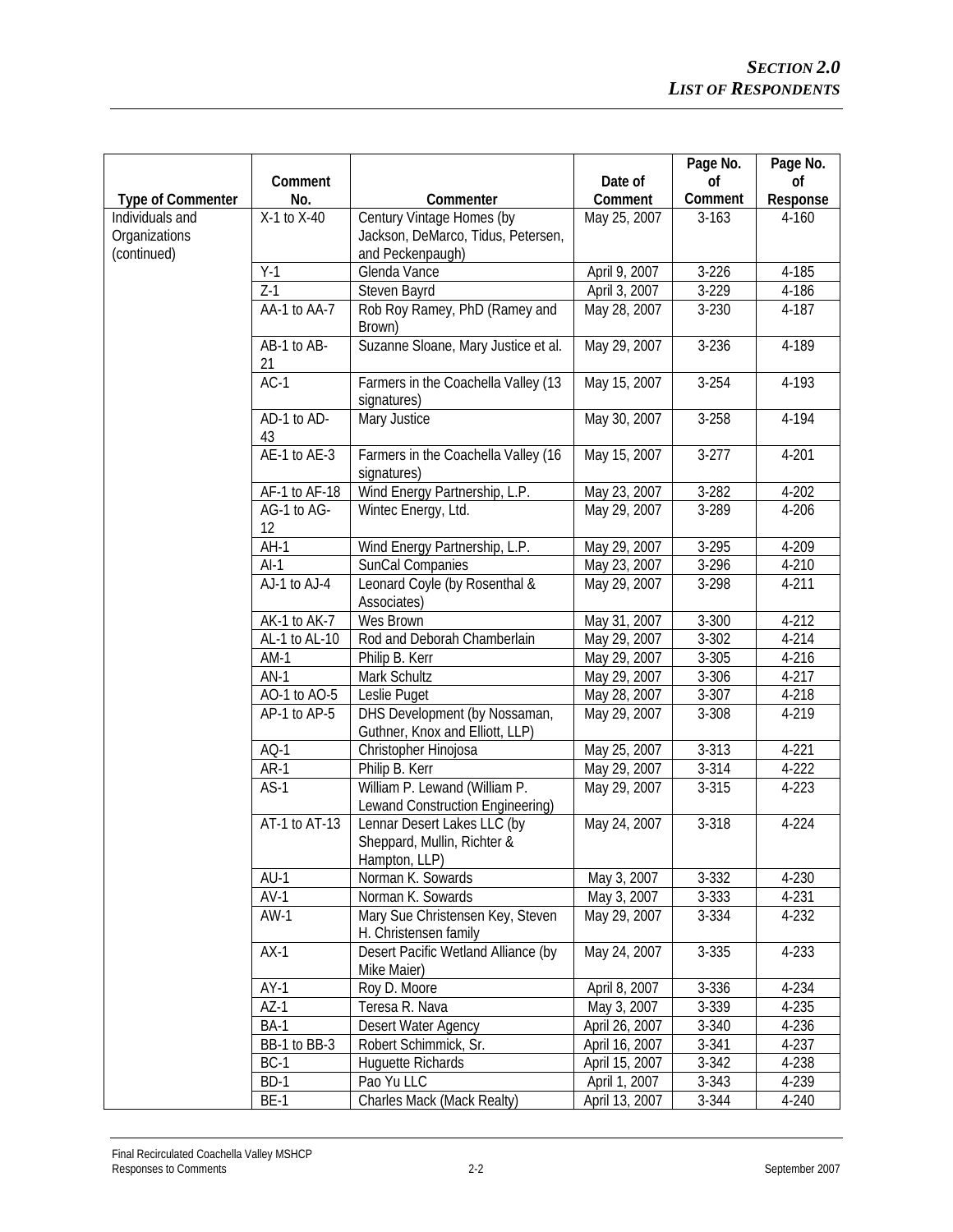|                          |                |                                     |                | Page No.       | Page No.  |
|--------------------------|----------------|-------------------------------------|----------------|----------------|-----------|
|                          | <b>Comment</b> |                                     | Date of        | Ωf             | Ωf        |
| <b>Type of Commenter</b> | No.            | Commenter                           | <b>Comment</b> | <b>Comment</b> | Response  |
|                          | <b>BF-1</b>    | Laurence Friedman (Wildfire         | April 13, 2007 | $3 - 345$      | 4-241     |
|                          |                | Lighting and Visual Effects)        |                |                |           |
|                          | $BG-1$         | Steven and Robin Harris             | April 3, 2007  | 3-347          | $4 - 242$ |
|                          | <b>BH-1</b>    | Leslie Chou                         | March 27,      | $3 - 348$      | 4-243     |
|                          |                |                                     | 2007           |                |           |
|                          | $BI-1$         | Christie K. Chapman                 | March 26,      | 3-349          | 4-244     |
|                          |                |                                     | 2007           |                |           |
|                          | $BJ-1$         | Marcella Brayley                    | March 25,      | $3 - 351$      | 4-245     |
|                          |                |                                     | 2007           |                |           |
|                          | <b>BK-1</b>    | lan Robertson                       | May 29, 2007   | $3 - 352$      | 4-246     |
|                          | BL-1 TO BL-    | Tim and Edra Blixseth (by Joseph A. | May 29, 2007   | $3 - 353$      | 4-247     |
|                          | 22             | Gibbs and Associates)               |                |                |           |
|                          | BM-1 to BM-    | Property Owners Association of      | May 28, 2007   | $3 - 374$      | $4 - 257$ |
|                          | 104            | <b>Riverside County</b>             |                |                |           |
| <b>Comments Received</b> | BN-1 to BN-    | Jon Gordon                          | June 4, 2007   | $3 - 468$      | 4-313     |
| after Close of Public    | 12             |                                     |                |                |           |
| <b>Review Period</b>     | <b>BO-1</b>    | State Clearinghouse                 | July 31, 2007  | $3-473$        | 4-315     |